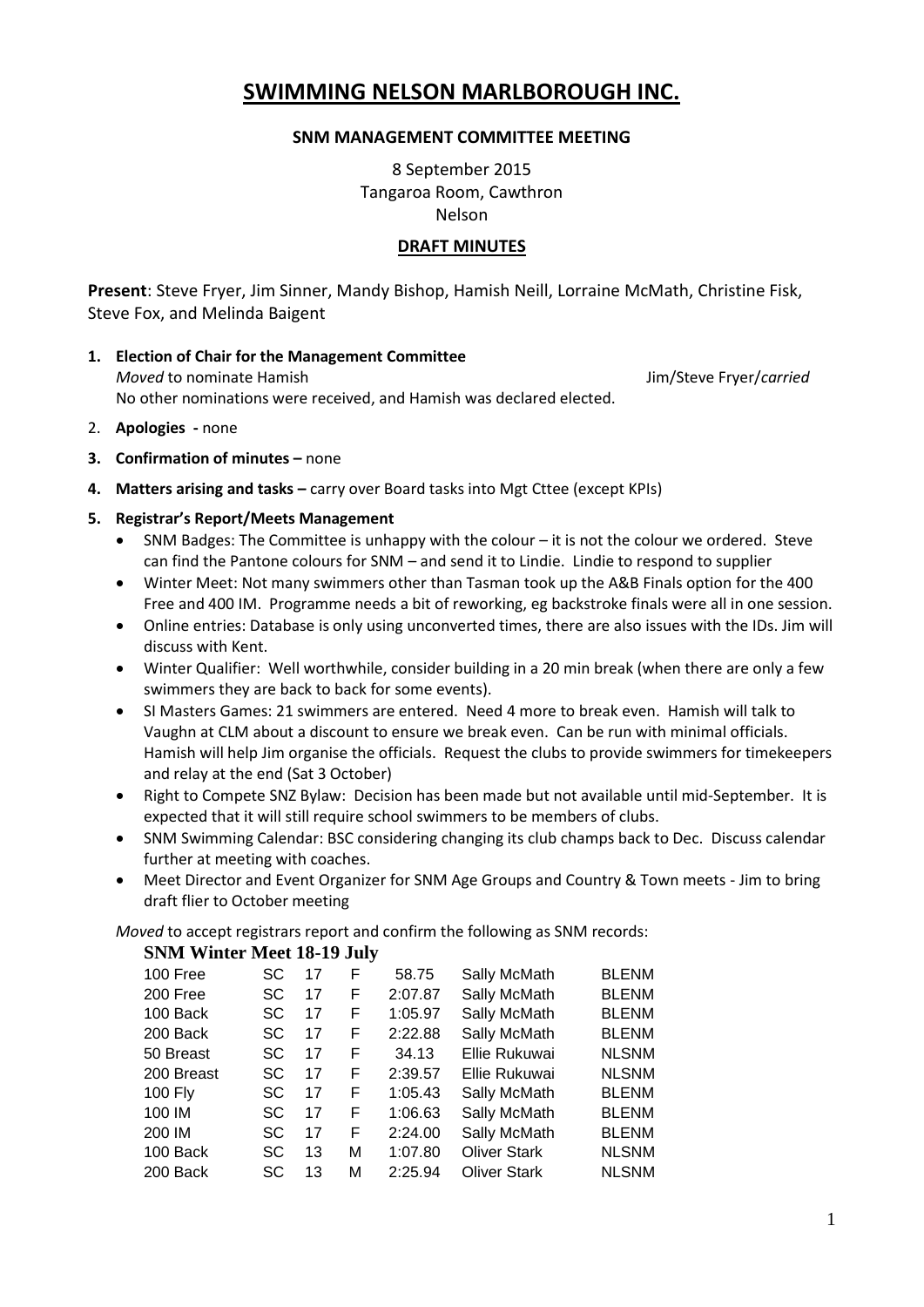| 200 Back                      | SC        | 12   | F | 2:39.48      | <b>Bree Anderson</b> | <b>TASNM</b> |
|-------------------------------|-----------|------|---|--------------|----------------------|--------------|
| 400 Free                      | SC        | 17   | F | 4:31.81      | Caitlin Delaney      | <b>TASNM</b> |
| 800 Free                      | SC        | 17   | F | 9:16.30      | Caitlin Delaney      | <b>TASNM</b> |
| 100 Breast                    | SC        | 17   | F | 1:11.82      | Caitlin Delaney      | <b>TASNM</b> |
| <b>1500 Free</b>              | <b>SC</b> | 11   | M | 23:27.09     | Alec Swan            | <b>TASNM</b> |
| 50 Free                       | SC        | 16   | M | 23.72        | Sam McKenzie         | <b>TASNM</b> |
| 100 Free                      | SC        | 16   | M | 50.81        | Sam McKenzie         | <b>TASNM</b> |
| 200 Free                      | SC        | 16   | M | 1:53.40      | Sam McKenzie         | <b>TASNM</b> |
| 400 Free                      | SC        | 16   | M | 3:59.24      | Sam McKenzie         | <b>TASNM</b> |
| 100 Back                      | SC        | 16   | M | 1:02.25      | Sam McKenzie         | <b>TASNM</b> |
| <b>NZ Short Course Champs</b> |           |      |   | 11-15 August |                      |              |
| 400 Free                      | SC        | 16   | F | 4:22.83      | Talya Harwood        | <b>TASNM</b> |
| 800 Free                      | <b>SC</b> | 16   | F | 8:57.92      | Talya Harwood        | <b>TASNM</b> |
| 50 Back                       | SC        | 17   | F | 30.41        | Sally McMath         | <b>BLENM</b> |
| 100 Back                      | SC        | 17   | F | 1:04.31      | Sally McMath         | <b>BLENM</b> |
| 200 Back                      | SC        | 17   | F | 2:20.58      | Sally McMath         | <b>BLENM</b> |
| 50 Breast                     | <b>SC</b> | 17   | F | 32.20        | Ellie Rukuwai        | <b>NLSNM</b> |
| 100 Breast                    | SC        | 17   | F | 1:09.68      |                      | <b>TASNM</b> |
|                               | SC        | 17   | F |              | Caitlin Delaney      | <b>TASNM</b> |
| 200 Breast                    | SC        | 17   | F | 2:32.66      | Caitlin Delaney      | <b>BLENM</b> |
| 100 Fly                       |           |      |   | 1:03.85      | Sally McMath         |              |
| 100 Free                      | <b>SC</b> | 17   | F | 58.12        | Sally McMath         | <b>BLENM</b> |
| 200 Free                      | SC        | 17   | F | 2:06.35      | Sally McMath         | <b>BLENM</b> |
| 400 Free                      | SC        | 17   | F | 4:22.86      | Caitlin Delaney      | <b>TASNM</b> |
| 800 Free                      | SC        | 17   | F | 9:05.53      | Caitlin Delaney      | <b>TASNM</b> |
| 100 IM                        | SC        | 17   | F | 1:05.71      | Ellie Rukuwai        | <b>NLSNM</b> |
| 200 IM                        | SC        | 17   | F | 2:23.35      | Ellie Rukuwai        | <b>NLSNM</b> |
| 400 IM                        | SC        | 17   | F | 5:08.94      | Ellie Rukuwai        | <b>NLSNM</b> |
| 100 Back                      | SC        | Open | F | 1:04.31      | Sally McMath         | <b>BLENM</b> |
| 50 Breast                     | SC        | Open | F | 32.20        | Ellie Rukuwai        | <b>NLSNM</b> |
| 100 Breast                    | SC        | Open | F | 1:09.68      | Caitlin Delaney      | <b>TASNM</b> |
| 200 Breast                    | SC        | Open | F | 2:32.66      | Caitlin Delaney      | <b>TASNM</b> |
| 100 Free                      | SC        | Open | F | 58.12        | Sally McMath         | <b>BLENM</b> |
| 200 Free                      | SC        | Open | F | 2:06.35      | Sally McMath         | <b>BLENM</b> |
| 400 Free                      | SC        | Open | F | 4:22.83      | Talya Harwood        | <b>TASNM</b> |
| 800 Free                      | SC        | Open | F | 8:57.92      | Talya Harwood        | <b>TASNM</b> |
| 100 IM                        | SC        | Open | F | 1:05.71      | Ellie Rukuwai        | <b>NLSNM</b> |
| 400 IM                        | SC        | Open | F | 5:08.94      | Ellie Rukuwai        | <b>NLSNM</b> |
| 50 Back                       | SC        | 13   | M | 31.24        | <b>Oliver Stark</b>  | <b>NLSNM</b> |
| 100 Back                      | SC        | 13   | M | 1:05.85      | <b>Oliver Stark</b>  | <b>NLSNM</b> |
| 200 Back                      | SC        | 13   | M | 2:25.08      | <b>Oliver Stark</b>  | <b>NLSNM</b> |
| 100 Back                      | SC        | 16   | M | 1:01.62      | Sam McKenzie         | <b>TASNM</b> |
| 200 Back                      | SC        | 16   | M | 2:12.35      | Thomas Heaton        | <b>TASNM</b> |
| 100 Fly                       | SC        | 16   | M | 59.10        | Sam McKenzie         | <b>TASNM</b> |
| 50 Free                       | SC        | 16   | M | 23.30        | Sam McKenzie         | <b>TASNM</b> |
| 100 Free                      | SC        | 16   | M | 50.39        | Sam McKenzie         | <b>TASNM</b> |
| 200 Free                      | SC        | 16   | M | 1:51.48      | Sam McKenzie         | <b>TASNM</b> |
| 400 Free                      | SC        | 16   | M | 3:58.48      | Sam McKenzie         | <b>TASNM</b> |
| <b>1500 Free</b>              | SC        | 16   | M | 15:50.60     | <b>Thomas Heaton</b> | <b>TASNM</b> |
| 200 IM                        | SC        | 16   | M | 2:11.44      | Sam McKenzie         | <b>TASNM</b> |
| 200 Free                      | SC        | 17   | M | 1:57.69      | Luke Kelly           | <b>NLSNM</b> |
| 200 Back                      | SC        | Open | M | 2:12.35      | <b>Thomas Heaton</b> | <b>TASNM</b> |
| 50 Free                       | SC        | Open | M | 23.30        | Sam McKenzie         | <b>TASNM</b> |
| 100 Free                      | SC        | Open | M | 50.39        | Sam McKenzie         | <b>TASNM</b> |
| 200 IM                        | SC        | Open | M | 2:11.44      | Sam McKenzie         | <b>TASNM</b> |
|                               |           |      |   |              |                      |              |

Jim/Steve Fryer/*carried*